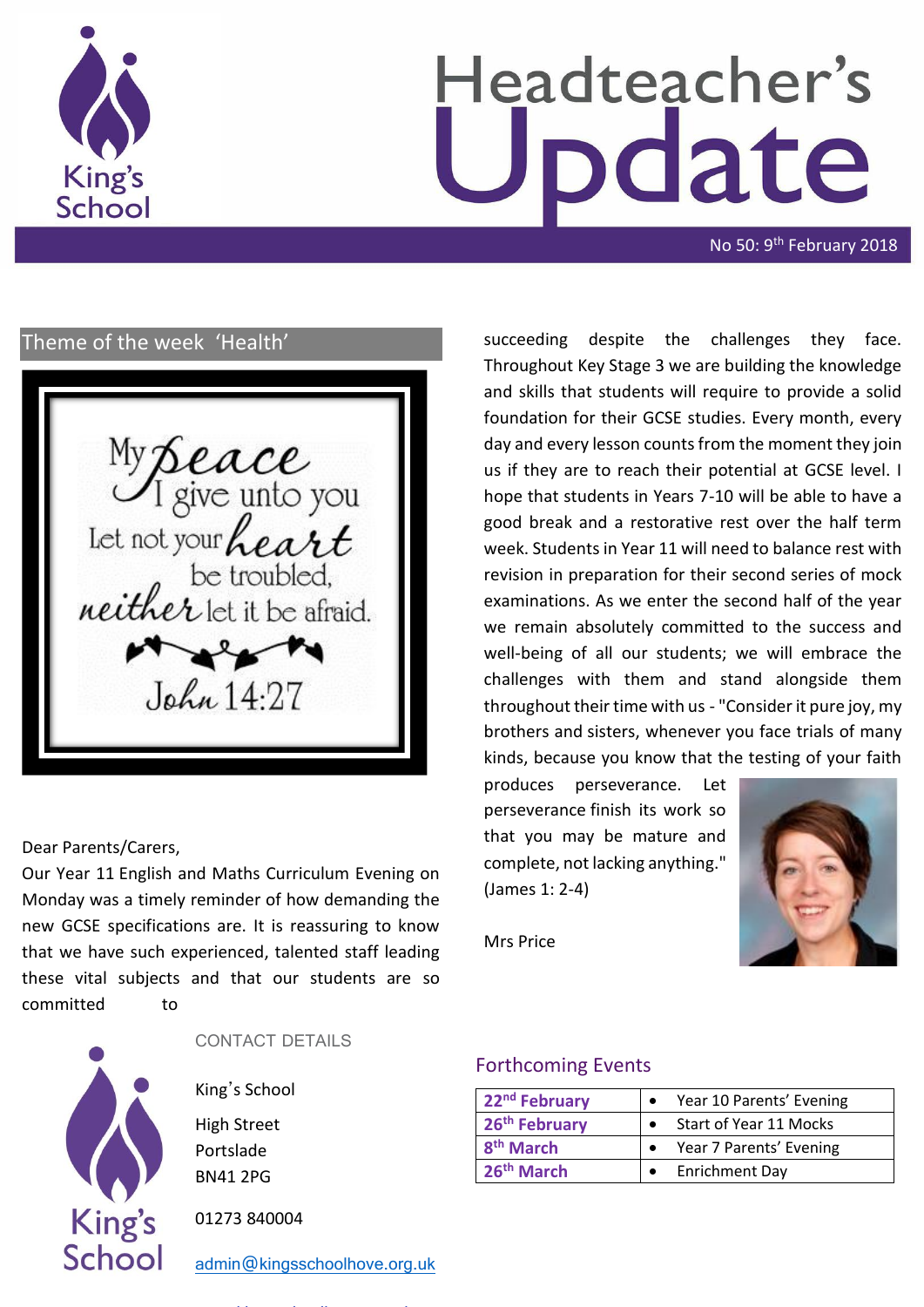#### **King's School**

#### Permanent Site

We are delighted to say that work has begun on our permanent site. The contracted builders, Kier, will be providing regular newsletters with updates on the build as it progresses and we will ensure these are sent out to you. Meanwhile we are busy working with the EFSA and with Kier to finalise plans for the furniture, fixtures and equipment we will need to fill our wonderful new building. Exciting times are ahead!

#### Year 11 Maths & English Evening

Thank you to all Year 11 parents and carers who attended our English and Maths Curriculum Evening on Monday. Resources from the evening are now available on our website here:

#### <https://www.kingsschoolhove.org.uk/news.php>

### Examinations Invigilators

We are looking to grow our excellent team of exam invigilators for the summer exams. If you are interested, please see the job advert on the vacancies page of our website and apply by 9<sup>th</sup> March 2018. We would love to have more parents/carers involved in this challenging but exciting period of our students' education.

#### Year 11 Mock Timetable

The Year 11 mock timetable has been shared with students and can be found in the news section of the website. Just a reminder that Year 11 students should be in normal lessons when not in exams during the two week exam period.

#### <https://www.kingsschoolhove.org.uk/news.php>

#### Student of the Week

Oliver in Year 11 has shown commitment, determination and dedication to both the school and his work. He makes the best of every opportunity he is given and we have all been so impressed with his positive



attitude and politeness. Well done Oliver, you are such a credit to our school.

#### Parent Prayer

As we come to half term, please be praying for rest for our students and staff. Be praying for the safety of all those travelling over the break. Pray also for our Year 11 students attending intervention sessions in school, that they will be productive and purposeful.

#### Communion Services

We were pleased to welcome Father Daniel Smith, vicar of St Peter's West Blatchington, as he led our optional communion services this week. Reflecting on our verse of the week from last week, Father Daniel spoke about how we, like Jesus, can be lights in the world. It was a great to share this opportunity to reflect on the significance of Jesus' death on the cross at the end of a busy term.

#### Free School Meals

Parents/carers of students who receive free school meals are encouraged to make sure their son/daughter uses their meal allowance at the Dome Diner. Free school meals eligible pupils receive credit of £2.25 per day; the cost of a main meal with pudding. More information about free school meals can be found on our website including information on eligibility and how to apply.

[https://www.kingsschoolhove.org.uk/free-school](https://www.kingsschoolhove.org.uk/free-school-meals.php)[meals.php](https://www.kingsschoolhove.org.uk/free-school-meals.php)

#### Year 11 Half Term Intervention

There will be a variety of sessions running between Monday 12<sup>th</sup> February and Wednesday 14<sup>th</sup> February for our Year 11 students. See timetable below.

These sessions are group interventions focused on skills or on a specific aspect of the course. Teachers have identified those students (or groups) who need additional support from the school's Y11 mock exam analysis and the work they have been doing in lessons. Intervention sessions are run by King's School staff and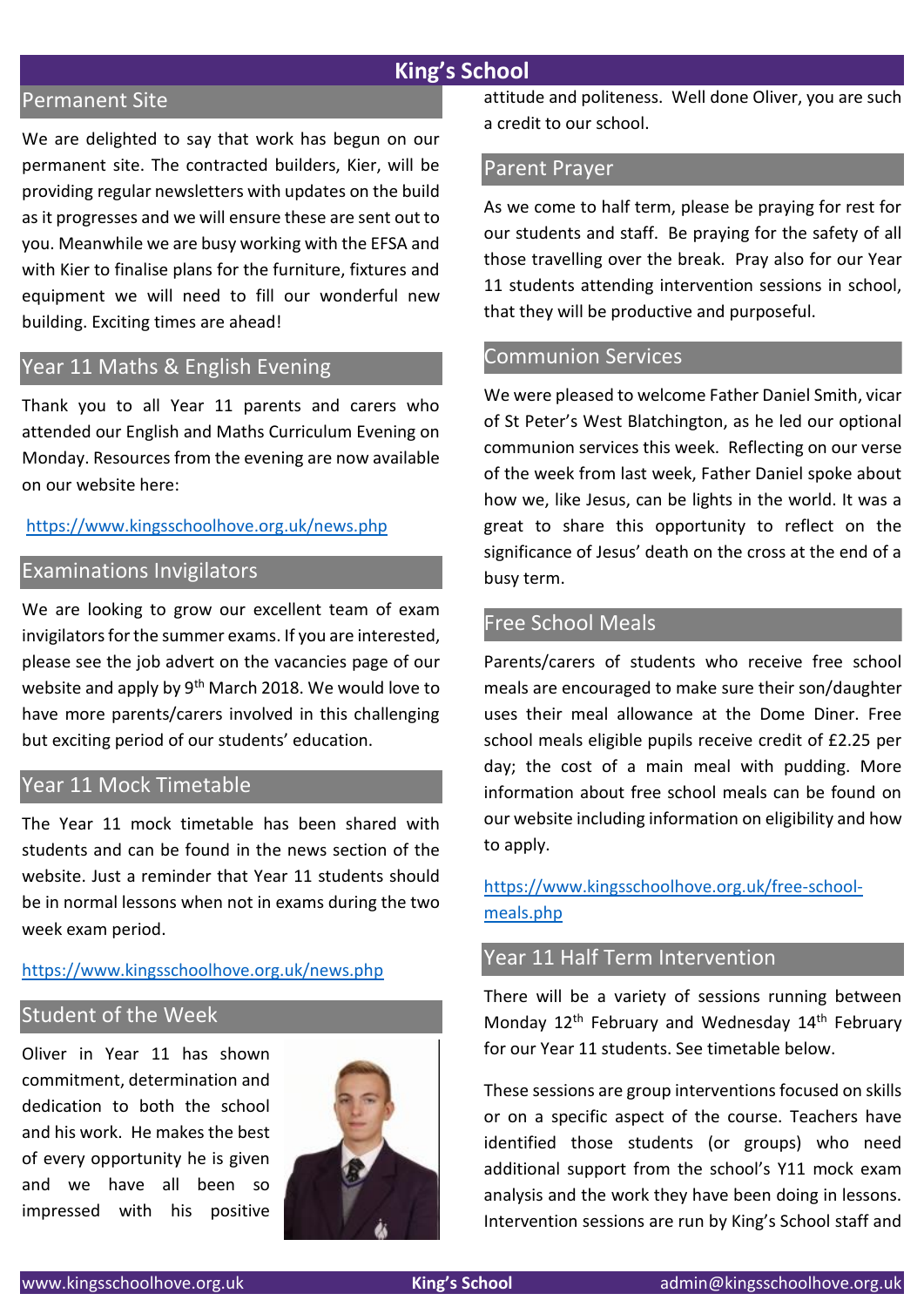### **King's School**

Russell Education Trust Advisors. Parents of those students who are expected to attend will have received a letter outlining their timetable. Some students have been targeted for more than one session in a day; in these cases, students are to attend the shorter session and then join the other session afterwards.

For these sessions, students do not have to wear uniform, but their attire needs to be suitable. All sessions are in the morning and will finish so that students can have lunch after they leave site as our diner will not be open. Please could you ensure that your child has a drink and a snack for these morning sessions.

If your child is ill on any one of the days of these intervention sessions, please email the school on [admin@kingsschooolhove.org.uk](mailto:admin@kingsschooolhove.org.uk) to let us know that he/she will not be able to attend.

| Monday               | $12^{th}$ | Tuesday                                            | 13 <sup>th</sup> | Wednesday             | $14^{\text{th}}$ |  |
|----------------------|-----------|----------------------------------------------------|------------------|-----------------------|------------------|--|
| February             |           | February                                           |                  | February              |                  |  |
| English              |           | Maths                                              |                  | Science               |                  |  |
| 9.00am               |           | 9.30am                                             |                  | 9.30am                |                  |  |
| 12.00pm              |           | 1.30pm                                             |                  | 11.00am               |                  |  |
| DT                   |           | <b>Music</b>                                       |                  | Drama                 |                  |  |
| 9.30am               |           | 9.30am                                             |                  | $9.30$ am $- 1.30$ pm |                  |  |
| 1.30pm               |           | 1.30pm                                             |                  |                       |                  |  |
|                      |           | PE (2 sessions)                                    |                  | DT                    |                  |  |
|                      |           | 8.15am Netball                                     |                  | $9.30$ am $- 2.00$ pm |                  |  |
|                      |           | 10.15am                                            |                  |                       |                  |  |
|                      |           | Football                                           |                  |                       |                  |  |
|                      |           | (separate<br>letter sent<br>targeted<br>students.) | to               |                       |                  |  |
| <b>Website Focus</b> |           |                                                    |                  |                       |                  |  |

Our curriculum pages set out our entire curriculum for Key Stage 3 and Key Stage 4. From the access pages you can click on each subject in term to view the programme of study for the year. You will also find information on assessments for each unit and key spellings. You can find the access page for KS3 here:

[https://www.kingsschoolhove.org.uk/curriculumks3.p](https://www.kingsschoolhove.org.uk/curriculumks3.php) [hp](https://www.kingsschoolhove.org.uk/curriculumks3.php)

You can find the access page for KS4 here:

[https://www.kingsschoolhove.org.uk/curriculumks4.p](https://www.kingsschoolhove.org.uk/curriculumks4.php) [hp](https://www.kingsschoolhove.org.uk/curriculumks4.php)

#### Safer Internet Day

It was 'Safer Internet Day' on Tuesday this week and this year the theme was 'Create, Connect and Share Respect: A better internet starts with you'. A wealth of information and advice is available on the UK Safer Internet Centre's website which can be found here: [https://www.saferinternet.org.uk/safer-internet](https://www.saferinternet.org.uk/safer-internet-day/2018)[day/2018.](https://www.saferinternet.org.uk/safer-internet-day/2018)

The short films are well worth watching with your children and there are numerous resources available in the advice centre to help guide conversations and discussions with your children on the dangers posed by the internet and the importance of young people keeping themselves safe online.

[https://www.saferinternet.org.uk/safer-internet](https://www.saferinternet.org.uk/safer-internet-day/2018/sid-tv-2018)[day/2018/sid-tv-2018](https://www.saferinternet.org.uk/safer-internet-day/2018/sid-tv-2018)

[https://www.saferinternet.org.uk/advice](https://www.saferinternet.org.uk/advice-centre/parents-and-carers)[centre/parents-and-carers](https://www.saferinternet.org.uk/advice-centre/parents-and-carers)

### UCAS Medicine Day

Next week UCAS are have a full day where students in Years 10-13 can come and learn all about the UCAS personal statement, interview techniques, UKCAT preparation, work experience and everything they need to know to successfully apply to medicine.

It is being held at the prestigious Medical Society of London on **Wednesday the 14th February 2018.**